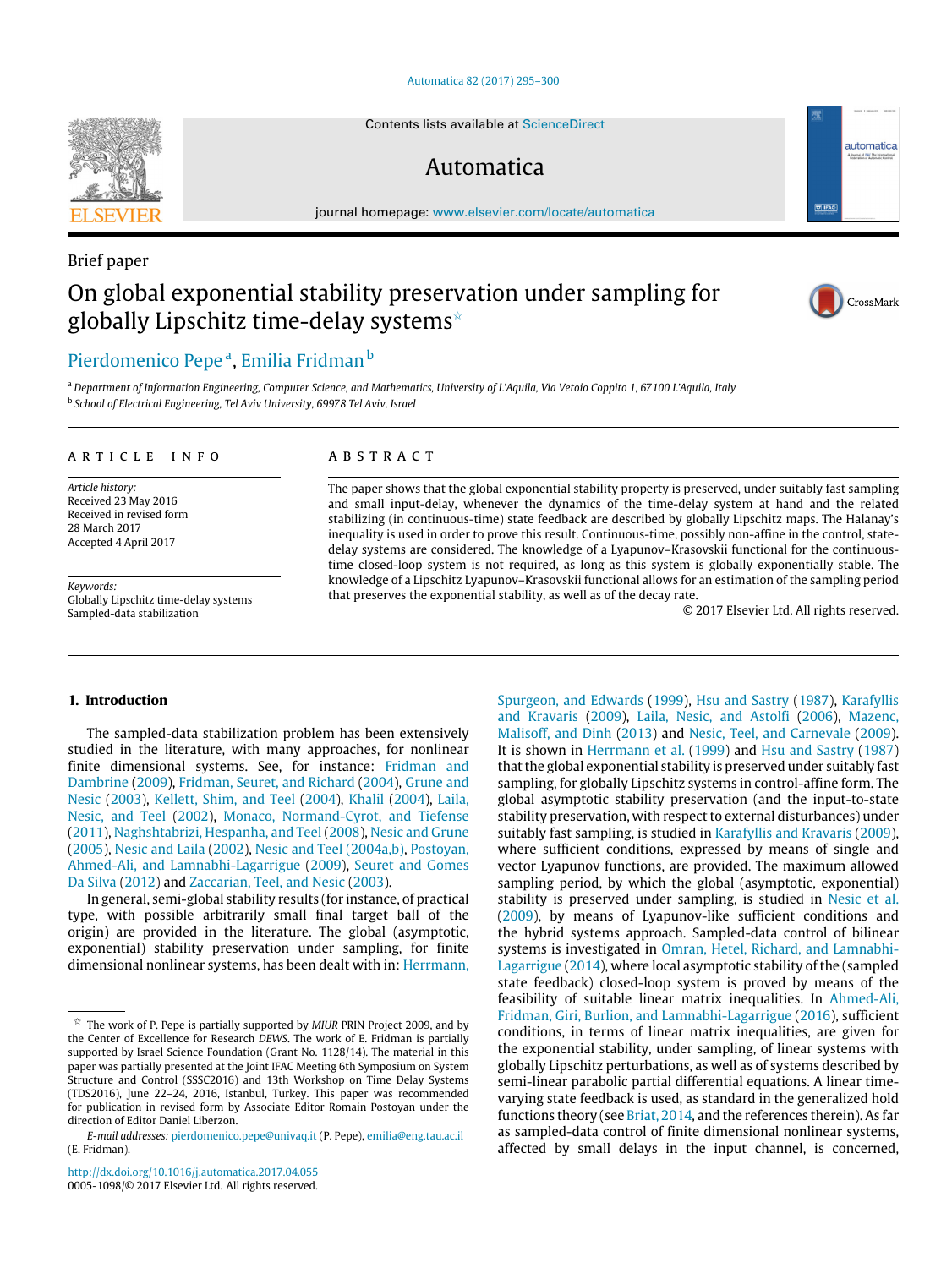sufficient conditions, in terms of Lyapunov functions, are provided for the global asymptotic stability preservation under sampling, for control affine, time-varying systems, in [Mazenc](#page-5-20) [et al.](#page-5-20) [\(2013\)](#page-5-20). Sampled-data control of fully nonlinear (i.e., possibly non-affine in the control) systems, with large delays in the input/output channels, is extensively studied in [Karafyllis](#page-5-25) [and](#page-5-25) [Krstic](#page-5-25) [\(2012\)](#page-5-25). A few results are available in the literature, concerning the stability preservation under sampling for nonlinear systems affected by state-delays. Sampled-data control of linear systems with statedelays is studied in [Suplin,](#page-5-26) [Fridman,](#page-5-26) [and](#page-5-26) [Shaked](#page-5-26) [\(2009\)](#page-5-26). Semiglobal practical stability results, with arbitrarily small final target ball of the origin, are provided in [Pepe](#page-5-27) [\(2014](#page-5-27)[,](#page-5-28) [2016\)](#page-5-28) for the class of fully nonlinear systems with state-delays, admitting suitable control Lyapunov–Krasovskii functionals and related steepest descent feedbacks.

To our best knowledge, a proof of the expected global exponential stability preservation under high frequency sampling, for fully nonlinear, globally Lipschitz time-delay systems, is missing in the literature. In this paper we provide this proof. We assume that, in continuous time, the system at hand is globally, exponentially stabilizable by a globally Lipschitz feedback. The main tools here used are the Halanay's inequality [\(Halanay,](#page-5-29) [1966\)](#page-5-29), as extended with the use of upper-right hand Dini derivatives [\(Baker](#page-5-30) [&](#page-5-30) [Buckwar,](#page-5-30) [2005\)](#page-5-30), and the derivative in Driver's form of Lyapunov functionals, whose existence is guaranteed by converse theorems [\(Karafyllis,](#page-5-31) [Pepe,](#page-5-31) [&](#page-5-31) [Jiang,](#page-5-31) [2008;](#page-5-31) [Krasovskii,](#page-5-32) [1963;](#page-5-32) [Pepe](#page-5-33) [&](#page-5-33) [Karafyllis,](#page-5-33) [2013\)](#page-5-33). The knowledge of a Lyapunov–Krasovskii functional for the closed-loop continuous-time system is not required, as long as this system is globally exponentially stable. If a globally Lipschitz Lyapunov–Krasovskii functional is known, then a precise characterization of the sufficiently small sampling period is provided. This sampling period is computed by using the involved Lipschitz constants and the lower and upper bounds related to the Lyapunov–Krasovskii functional. However, the results provided here are of the existence type, and the study of the conservativeness of the provided sampling frequency is beyond the aims of the paper. The existence results provided in the paper can be used also for delay-free, globally Lipschitz, fully nonlinear systems, which are globally exponentially stabilizable by globally Lipschitz state feedback. Small input-delays, due to computations and/or signal transmission, are also addressed. A preliminary version of this paper has been published in the conference paper [\(Pepe](#page-5-34) [&](#page-5-34) [Fridman,](#page-5-34) 2016). The main novelty of this paper, with respect to [Pepe](#page-5-34) [and](#page-5-34) [Fridman](#page-5-34) [\(2016\)](#page-5-34), concerns the results for the general case with memory feedback, which is the more frequent case in the control of time-delay systems. Moreover, the problem of a small input-delay is not studied in the conference paper.

**Notation**. The symbol *R* denotes the set of real numbers, *R* <sup>⋆</sup> denotes the extended real line  $[-\infty, +\infty]$ ,  $R^+$  denotes the set of nonnegative reals  $[0, +\infty)$ . The symbol  $|\cdot|$  stands for the Euclidean norm of a real vector, or the induced Euclidean norm of a matrix. For a positive integer *n*, for a non-negative real ∆ (maximum involved time-delay),  $C$  denotes the space of the continuous functions mapping  $[-\Delta, 0]$  into  $R^n$ . The space  $\mathcal C$  is endowed with the supremum norm, here denoted with the symbol ∥·∥∞, defined, for  $\phi \in \mathcal{C}$ , as  $\|\phi\|_{\infty} = \sup_{\theta \in [-\Delta,0]} |\phi(\theta)|$ . Notice that, when  $\Delta = 0$ , the spaces C and  $R^n$  are isomorphic and, for any  $\phi \in \mathcal{C}$ ,  $\|\phi\|_{\infty} = |\phi(0)|$ . For a continuous function *x* : [−∆, *c*) →  $R^n$ , with  $0 < c \leq +\infty$ , for any real  $t \in [0, c)$ ,  $x_t$  is the function in *C* defined as  $x_t(\tau) = x(t + \tau)$ ,  $\tau \in [-\Delta, 0]$ . For given positive integers *n*, *m*, a map  $f : \mathbb{C} \times \mathbb{R}^m \to \mathbb{R}^n$  is said to be globally Lipschitz if there exists a positive real *L* such that, for any  $\phi_i \in \mathcal{C}$ , *u*<sub>*i*</sub> ∈ *R*<sup>*m*</sup>, *i* = 1, 2, the inequality holds  $|f(\phi_1, u_1) - f(\phi_2, u_2)|$  ≤  $L(\|\phi_1 - \phi_2\|_{\infty} + |u_1 - u_2|)$ . For a continuous function  $z : R^+ \to$  $R, D^+z: R^+ \rightarrow R^*$  denotes the upper right-hand Dini derivative of *z*, defined, for  $t \in R^+$ , as  $D^+z(t) = \limsup_{h \to 0^+} \frac{z(t+h) - z(t)}{h}$ . For

given positive integers *n*, *m*, continuous map  $f : \mathcal{C} \times \mathbb{R}^m \to \mathbb{R}^n$ , continuous functional  $V: \mathcal{C} \to R^+, D^+V: \mathcal{C} \times R^m \to R^*$  denotes the derivative in Driver's form of *V*, defined, for  $\phi \in \mathcal{C}$ ,  $u \in \mathbb{R}^m$ , as follows (see [Driver,](#page-5-35) [1962;](#page-5-35) [Karafyllis](#page-5-31) [et al.,](#page-5-31) [2008;](#page-5-31) [Pepe](#page-5-33) [&](#page-5-33) [Karafyllis,](#page-5-33) [2013\)](#page-5-33)  $D^+V(\phi, u) = \limsup_{h\to 0^+} \frac{V(\phi_{h,u}) - V(\phi)}{h}$ , where  $\phi_{h,u} \in \mathcal{C}$  is given, in the case  $\Delta > 0$ , for  $h \in [0, \Delta)$ , as

<span id="page-1-4"></span>
$$
\phi_{h,u}(\theta) = \begin{cases}\n\phi(\theta + h), & \theta \in [-\Delta, -h), \\
\phi(0) + (\theta + h)f(\phi, u), & \theta \in [-h, 0],\n\end{cases}
$$
\n(1)

<span id="page-1-5"></span>and, in the case  $\Delta = 0$ , for  $h \in [0, 1)$ , as

$$
\phi_{h,u}(0) = \phi(0) + hf(\phi, u). \tag{2}
$$

Throughout the paper, ODE stands for Ordinary Differential Equation, RFDE stands for Retarded Functional Differential Equation, GES stands for Globally Exponentially Stable or Global Exponential Stability, GAS stands for Globally Asymptotically Stable or Global Asymptotic Stability, LK stands for Lyapunov Krasovskii, MASP stands for maximum allowed sampling period, MAD stands for maximum allowed delay, ZOH stands for zero order hold, LMI stands for linear matrix inequality. A system is said to be 0-GES (0- GAS) if the origin of the state space is an equilibrium point and it is globally exponentially (asymptotically) stable.

#### **2. Preliminaries**

Let us consider the system described by the following fully nonlinear (i.e., non-affine in the control) RFDE

<span id="page-1-2"></span>
$$
\dot{x}(t) = f(x_t, u(t)), \qquad x(\tau) = x_0(\tau), \quad \tau \in [-\Delta, 0], \tag{3}
$$

where  $\Delta \geq 0$  is the maximum involved state time-delay,  $x(t) \in R^n$ ,  $x_0, x_t \in \mathcal{C}, u(t) \in \mathbb{R}^m, t \geq 0, n, m$  are positive integers, f is a map from  $C \times R^m$  to  $R^n$ , satisfying  $f(0, 0) = 0$  (regularity of the map *f* will be established in forthcoming [Assumption 2\)](#page-1-0). The following lemma establishes necessary and sufficient conditions for the global exponential stability of the continuous-time system described by [\(4\),](#page-1-1) with *f* globally Lipschitz, in closed-loop with a globally Lipschitz state feedback.

<span id="page-1-3"></span>**Lemma 1** (*See [Krasovskii,](#page-5-32) [1963;](#page-5-32) [Karafyllis](#page-5-31) [et al.,](#page-5-31) [2008;](#page-5-31) [Pepe](#page-5-33) [&](#page-5-33) [Karafyllis,](#page-5-33) [2013](#page-5-33)*)**.** *Let the map f in* [\(3\)](#page-1-2) *be globally Lipschitz. Let k* :  $C \rightarrow R^m$  be a globally Lipschitz map, satisfying  $k(0) = 0$ . Then, *the continuous-time closed-loop system described by*  $(3)$ *, with u(t)* =  $k(x_t)$ ,  $t \geq 0$ , is 0-GES if and only if there exist a globally Lipschitz func*tional*  $V : \mathcal{C} \to \mathbb{R}^+$ , with  $L_V$  as Lipschitz constant, and positive reals  $\alpha_i$ ,  $i = 1, 2, 3$ , such that the following inequalities hold for any  $\phi \in \mathcal{C}$ :  $(i) \alpha_1 \|\phi\|_{\infty} \le V(\phi) \le \alpha_2 \|\phi\|_{\infty}$ ; (ii)  $D^+V(\phi, k(\phi)) \le -\alpha_3 \|\phi\|_{\infty}$ .

We introduce here the following assumption for the system described by [\(3\).](#page-1-2)

<span id="page-1-0"></span>**Assumption 2.** The map  $f: \mathbb{C} \times \mathbb{R}^m \to \mathbb{R}^n$  is globally Lipschitz in  $C \times R^m$  with Lipschitz constant  $L_f$ ; there exists a globally Lipschitz feedback  $k: \mathcal{C} \to \mathcal{R}^m$ , with Lipschitz constant  $L_k$ , satisfying  $k(0) =$ 0, such that the continuous-time, closed-loop system described by the RFDE

$$
\dot{x}(t) = f(x_t, k(x_t))
$$
\n(4)

<span id="page-1-1"></span>is 0-GES.

The following lemma [\(Baker](#page-5-30) [&](#page-5-30) [Buckwar,](#page-5-30) [2005\)](#page-5-30) is a key issue for the results of the paper. It extends the Halanay's inequality (see [Halanay,](#page-5-29) [1966\)](#page-5-29) to the case of continuous functions and related upper right-hand Dini derivative (the original Halanay's inequality is given for the case of continuous functions and related lower lefthand Dini derivative, see [Halanay,](#page-5-29) [1966\)](#page-5-29). Actually, in forthcoming study with an involved Lyapunov function or LK functional, the upper right-hand Dini derivative is needed.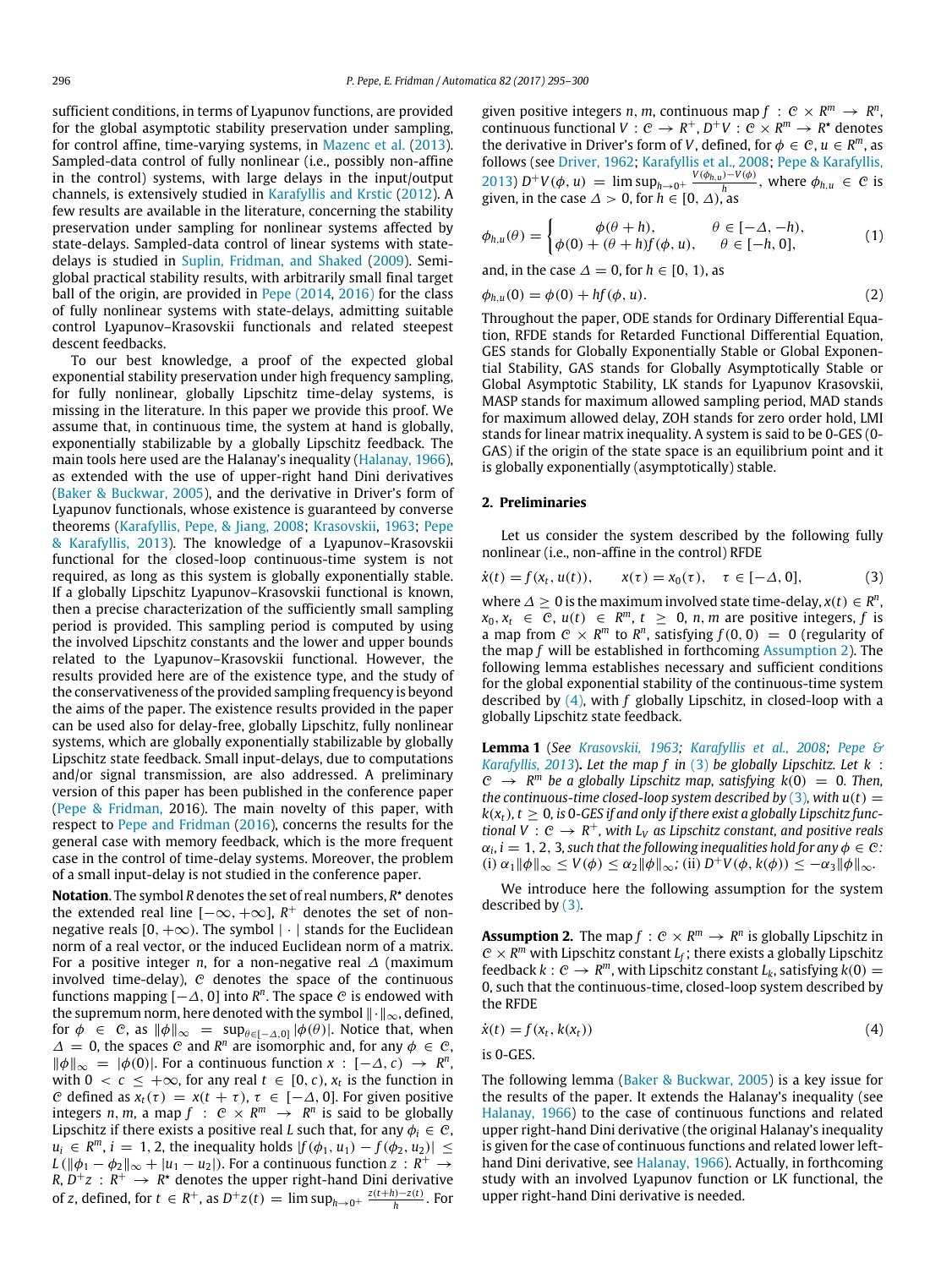<span id="page-2-2"></span>**Lemma 3** (*[Baker](#page-5-30) [&](#page-5-30) [Buckwar,](#page-5-30) [2005,](#page-5-30) Lemma 6 and Theorem 7*)**.** *Let a*, *b*, *r be positive reals, a* > *b.* Let  $z : [-r, +\infty) \rightarrow R^+$  *be a continuous function satisfying the inequality*

$$
D^{+}z(t) \le -az(t) + b \sup_{\theta \in [-r,0]} z(t + \theta), \quad t \ge 0.
$$
 (5)

*Let* λ *be the positive real solution of the equation*

$$
a - \lambda = b e^{\lambda r}.\tag{6}
$$

*Then, the inequality z*(*t*)  $\leq$  sup $_{\theta \in [-r,0]}$   $z(\theta)e^{-\lambda t}$  holds for any  $t \geq 0$ .

**Definition 4** (*See [Clarke,](#page-5-36) [Ledyaev,](#page-5-36) [Sontag,](#page-5-36) [&](#page-5-36) [Subbotin,](#page-5-36) [1997](#page-5-36)*)**.** A partition  $\pi = \{t_i, i = 0, 1, \ldots\}$  of  $[0, +\infty)$  is a countable, strictly increasing sequence  $t_i$ , with  $t_0 \geq 0$ , such that  $t_i \rightarrow +\infty$ as  $i \rightarrow +\infty$ . The diameter of  $\pi$ , denoted  $diam(\pi)$ , is defined as  $sup_{i \geq 0} t_{i+1} - t_i$ .

We denote with δ*<sup>u</sup>* (the acronym *MAD* is used in [Fridman,](#page-5-37) [2014\)](#page-5-37) an upper bound on the delay induced by data transmission and/or by computations. We denote with δ*<sup>S</sup>* (the acronym *MASP* is used in [Nesic](#page-5-38) [&](#page-5-38) [Teel,](#page-5-38) [2004b;](#page-5-38) [Nesic](#page-5-21) [et al.,](#page-5-21) [2009\)](#page-5-21) an upper bound for the time elapsed between any two sensor updates (i.e., successive sensor updates are separated by at most  $\delta_S$  s). We denote with  $\pi_{ZOH}$  = { $t_0, t_1, \ldots$ } the partition induced by the update times of the ZOH device, assumed to be co-located with the controlled system. That is, the value of the piece-wise constant control law acting on the system, previously computed by the controller and sent to the ZOH device after receiving the sensor data, is updated at  $t_k$ ,  $k = 0, 1, \ldots$  We denote with  $\pi_s = \{s_0 = 0, s_1, \ldots\}$ the partition induced by the update times of the sensor device, assumed to be co-located with the controlled system. That is, the sensor output is updated at times  $s_k$ ,  $k = 0, 1, \ldots$ . Notice that we assume  $s_0 = 0$ . The plant sampler is time-driven, whereas the controller, which may not be co-located with the controlled system, and the ZOH device are event-driven. That is, the controller starts computing a new value for the piece-wise control law as soon as it receives a new sample, as well as the ZOH device updates its output as soon as it receives the new data from the controller. Finally, we denote with  $\eta_k$ ,  $k = 0, 1, \ldots$ , the time-delay due to data transmission and/or to computations, elapsed from time *sk*, at which the sensor's output is updated, and the time the related new value of the piece-wise constant control signal is received by the ZOH device. We assume that, for any  $k = 0, 1, \ldots$ , the relation holds  $t_k = s_k + \eta_k$ . So, the piece-wise control law acting on the system, related to the sampled data  $x_{s_k}$ , is updated at  $t_k =$  $s_k + \eta_k$ . We assume here that successive sensor's messages, sent to controller at times  $s_k$  and  $s_{k+1}$ , with  $s_k < s_{k+1}$ ,  $k = 0, 1, \ldots$ , reach the ZOH device at successive times, that is at times  $t_k$  and  $t_{k+1}$ , respectively, with  $t_k < t_{k+1}$ ,  $k = 0, 1, \ldots$ . Moreover, without any loss of generality (no finite time escape phenomenon arises, since the systems considered here are globally Lipschitz), we assume that in the interval  $[0, t_0] = [0, \eta_0]$ , the control signal, as provided by the ZOH device to the system, is constant and equal to  $\bar{u}$ , with  $\bar{u}$   $\in$  *R*<sup>*m*</sup> of given value. The reader can refer to [Fridman](#page-5-37) [\(2014,](#page-5-37) Chapter 7.5, pp. 309–314) (see, in particular, Figure 7.5), for more detailed explanations on the above described control system.

#### **3. Main results**

In the following we show that, if the time-delay system at hand is globally Lipschitz, and is globally exponentially stabilizable by a globally Lipschitz state feedback, when applied in continuous time, then there exists a positive real  $\delta_{\text{max}}$  such that, if  $\delta_{\text{S}} + \delta_{u} < \delta_{\text{max}}$ , the global exponential stability is preserved. Moreover, we provide also a method for the computation of  $\delta_{\text{max}}$ , based on LK functionals. <span id="page-2-3"></span>**Theorem 5.** Let *[Assumption](#page-1-0)* 2 *hold. Let*  $\alpha_1$ ,  $\alpha_2$ ,  $\alpha_3$ ,  $L_V$ ,  $L_k$ ,  $L_f$  *be the positive constants provided in [Lemma](#page-1-3)* 1 *and [Assumption](#page-1-0)* 2*. Let* δmax *be the positive real*

<span id="page-2-4"></span>
$$
\delta_{\max} = \frac{\alpha_3 \alpha_1}{\alpha_2 L_V L_f^2 L_k (1 + L_k)}.
$$
\n(7)

Let  $\delta_S + \delta_u < \delta_{\text{max}}$ . Let  $\lambda$  be the real positive solution of the equation

$$
\frac{\alpha_3}{\alpha_2} - \lambda = \frac{L_V L_f^2 L_k (1 + L_k)}{\alpha_1} (\delta_S + \delta_u) e^{\lambda (\Delta + 2(\delta_S + \delta_u))}.
$$
 (8)

<span id="page-2-5"></span><span id="page-2-0"></span>*Then, the solution of the RFDE*

$$
\dot{x}(t) = f(x_t, u(t)),
$$
\n
$$
x(\tau) = x_0(\tau), \quad \tau \in [-\Delta, 0], \ x_0 \in \mathcal{C},
$$
\n
$$
u(t) = \begin{cases}\n\bar{u}, & t_0 > 0, \ t \in [0, t_0), \\
k(x_{s_j}), & t \in [t_j, t_{j+1}), \ s_j \in \pi_S, \ t_j \in \pi_{ZOH}, \\
j = 0, 1, \dots,\n\end{cases}
$$
\n(9)

*exists for all t*  $\geq$  0, and, furthermore, satisfies the inequality

$$
|x(t)| \le Re^{-\lambda t}, \quad t \ge 0,
$$
\n(10)

*with*

$$
R = \frac{\alpha_2}{\alpha_1} \left( \|x_0\|_{\infty} + L_f(\Delta + 3(\delta_S + \delta_u))|\overline{u}|\right)
$$

$$
\cdot e^{(L_f(1+L_k)+\lambda)(\Delta + 3(\delta_S + \delta_u))}.
$$
 (11)

**Proof.** From the global Lipschitz property of the map *f* and the properties of the partition  $\pi_{ZOH}$ , it follows that the system described by  $(9)$  admits a (unique) locally absolutely continuous solution in  $R^+$ . Let  $x_t \in C$  be the solution of [\(9\).](#page-2-0) We show first that, for any  $t \in [0, \Delta + 3(\delta_S + \delta_u)]$ , the inequality holds

$$
||x_t||_{\infty} \le (||x_0||_{\infty} + L_f(\Delta + 3(\delta_S + \delta_u))|\overline{u}|)
$$
  
.  $e^{L_f(1+L_k)(\Delta + 3(\delta_S + \delta_u))}$ . (12)

<span id="page-2-1"></span>We have, for  $t \in [0, \Delta + 3(\delta_S + \delta_u)],$ 

$$
\sup_{\theta \in [0,t]} \|x_{\theta}\|_{\infty} \le \|x_0\|_{\infty} + \int_0^t |f(x_{\tau}, u(\tau))| d\tau
$$
\n
$$
\le \|x_0\|_{\infty} + \int_0^t L_f (||x_{\tau}||_{\infty} + |u(\tau)|) d\tau
$$
\n
$$
\le ||x_0||_{\infty} + \int_0^t L_f ( (1 + L_k) \sup_{\alpha \in [0,\tau]} ||x_{\alpha}||_{\infty} + |\overline{u}| ) d\tau
$$
\n
$$
\le ||x_0||_{\infty} + L_f (\Delta + 3(\delta_S + \delta_u)) |\overline{u}|
$$
\n
$$
+ \int_0^t L_f (1 + L_k) \sup_{\alpha \in [0,\tau]} ||x_{\alpha}||_{\infty} d\tau. \tag{13}
$$

Let the function  $g : [0, \Delta + 3(\delta_S + \delta_u)] \rightarrow R^+$  be defined, for  $t \in [0, \Delta + 3(\delta_{\mathsf{S}} + \delta_{\mathsf{u}})]$ , as  $g(t) = \sup_{\theta \in [0, t]} ||x_{\theta}||_{\infty}$ . Let

$$
\mu_1 = ||x_0||_{\infty} + L_f(\Delta + 3(\delta_S + \delta_u))|\overline{u}|,
$$
  
\n
$$
\mu_2 = L_f(1 + L_k).
$$
\n(14)

Then, for  $t \in [0, \Delta + 3(\delta_s + \delta_u)]$ , the inequality holds  $g(t) \leq \mu_1 +$  $\int_0^t \mu_2 g(\tau) d\tau$ . By the Gronwall–Bellman Lemma (see Lemma A.1, pp. 651–652, in [Khalil,](#page-5-39) [2000\)](#page-5-39), for  $t \in [0, \Delta + 3(\delta_S + \delta_u)]$ , the inequality follows  $g(t) \leq \mu_1 e^{\mu_2 t}$ . Therefore, we have, for  $t \in$  $[0, \Delta + 3(\delta_{\mathcal{S}} + \delta_u)],$ 

$$
||x_t||_{\infty} \le g(t) \le \mu_1 e^{\mu_2 t} \le \mu_1 e^{\mu_2(\Delta + 3(\delta_S + \delta_u))}
$$
  
=  $(||x_0||_{\infty} + L_f(\Delta + 3(\delta_S + \delta_u))|\overline{u}|) \cdot e^{L_f(1 + L_k(\Delta + 3(\delta_S + \delta_u))}.$  (15)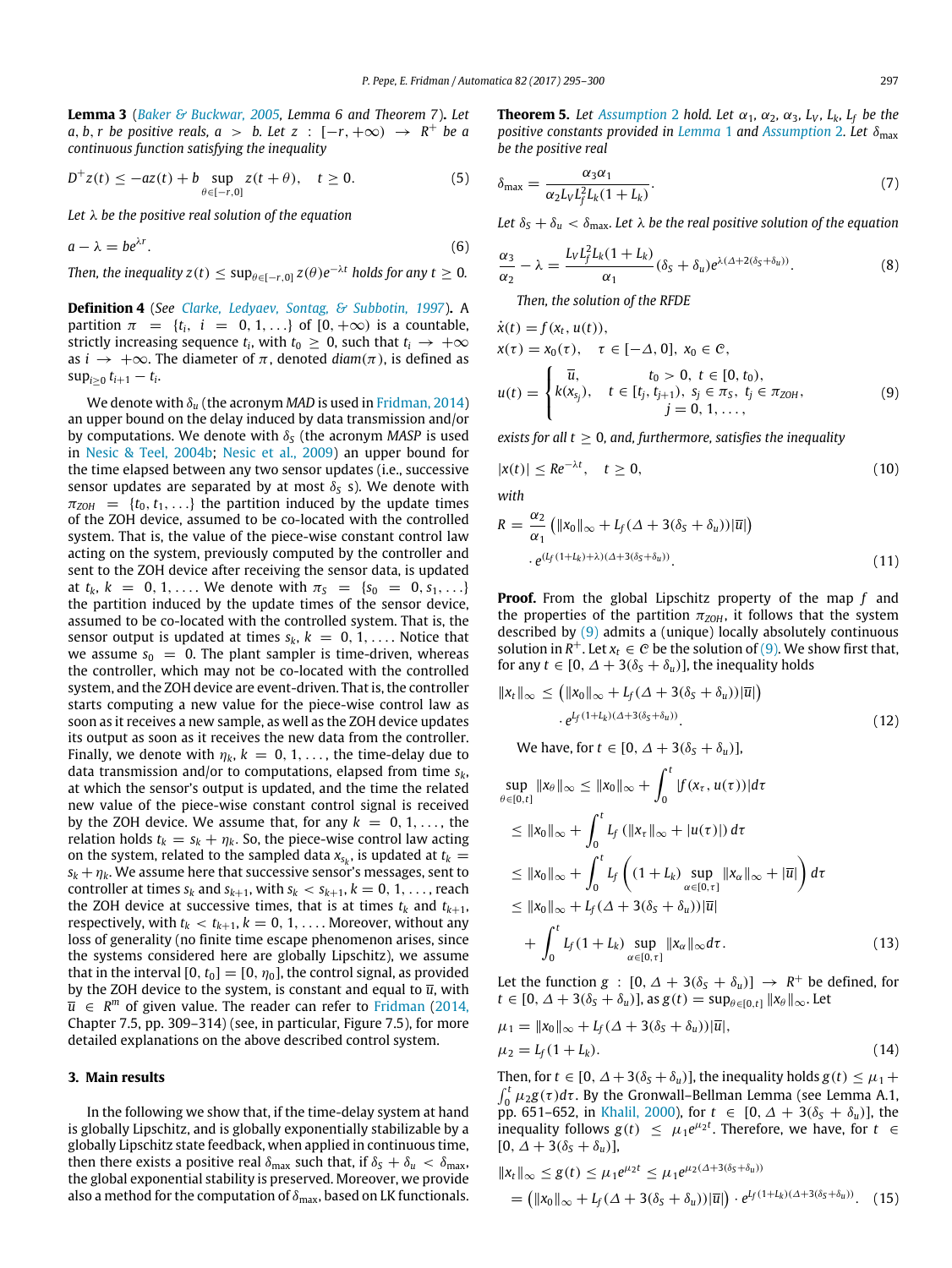The inequality [\(12\)](#page-2-1) is proved. Now, let  $w$  :  $R^+$   $\rightarrow$   $R^+$  be the continuous function defined, for  $t \in R^+$ , as  $w(t) = V(x_t)$ , with *V* the functional provided in [Lemma 1](#page-1-3) (for the system described by [\(4\)\)](#page-1-1). Let *p* be the smallest integer such that  $s_p \geq \Delta + 2(\delta_s + \delta_u)$ . It follows that  $t_p \in [\Delta + 2(\delta_s + \delta_u), \Delta + 3(\delta_s + \delta_u)].$  The following equalities hold for  $t_i \le t < t_{i+1}, j = p, p + 1, \ldots$ ,

$$
D^{+} w(t) = \limsup_{h \to 0^{+}} \frac{1}{h} (V(x_{t+h}) - V(x_{t}))
$$
  
= 
$$
\limsup_{h \to 0^{+}} \frac{1}{h} \left( V(x_{t+h}) - V \left( (x_{t})_{h,k(x_{j})} \right) + V \left( (x_{t})_{h,k(x_{j})} \right) - V(x_{t}) \right),
$$
 (16)

where, for  $t \geq 0$ , and any  $v \in R^m$ ,  $(x_t)_{h,v} \in C$  is defined (see [\(1\),](#page-1-4) [\(2\)](#page-1-5) in Notation section) as, in the case  $\Delta > 0$ , for  $h \in [0, \Delta)$ ,

$$
(x_t)_{h,v}(\theta) = \begin{cases} x_t(\theta + h), & \theta \in [-\Delta, -h), \\ x_t(0) + (\theta + h)f(x_t, v), & \theta \in [-h, 0], \end{cases}
$$
(17)

and as, in the case  $\Delta = 0$ , for  $h \in [0, 1)$ ,

 $(x_t)_{h, v}(0) = x_t(0) + hf(x_t, v).$  (18)

Now, the following equalities/inequality hold for any positive real  $h < min\{t_{j+1} - t_j, \Delta\}$ , in the case  $\Delta > 0$ , and for any positive real *h* < min $\{t_{j+1} - t_j, 1\}$ , in the case  $\Delta = 0$  (see [Yoshizawa,](#page-5-40) [1966;](#page-5-40) [Driver,](#page-5-35) [1962\)](#page-5-35),

$$
\frac{1}{h} \left| V(x_{t+h}) - V\left( (x_t)_{h,k(x_{s_j})} \right) \right|
$$
\n
$$
\leq \frac{L_V}{h} \left\| x_{t+h} - (x_t)_{h,k(x_{s_j})} \right\|_{\infty}
$$
\n
$$
= \frac{L_V}{h} \sup_{\theta \in [-\Delta,0]} \left| x_{t+h}(\theta) - (x_t)_{h,k(x_{s_j})}(\theta) \right| \leq \frac{L_V}{h}
$$
\n
$$
\cdot \sup_{\theta \in [-h,0]} \left| x(t+h+\theta) - x(t) - (\theta+h)f\left( x_t, k(x_{s_j}) \right) \right|. \tag{19}
$$

From [\(19\),](#page-3-0) we obtain

$$
\frac{1}{h} \left| V(x_{t+h}) - V\left((x_t)_{h,k(x_j)}\right) \right|
$$
\n
$$
\leq \frac{L_V}{h} \sup_{\theta \in [-h,0]} \left| x(t) + \int_t^{t+h+\theta} f\left(x_\tau, k\left(x_{s_j}\right)\right) d\tau
$$
\n
$$
-x(t) - (\theta + h)f\left(x_t, k\left(x_{s_j}\right)\right) \right|
$$
\n
$$
= \frac{L_V}{h} \sup_{\theta \in (-h,0]} \left| \int_t^{t+h+\theta} f\left(x_\tau, k\left(x_{s_j}\right)\right) d\tau
$$
\n
$$
- (\theta + h)f\left(x_t, k\left(x_{s_j}\right)\right) \right|
$$
\n
$$
= \frac{L_V}{h} \sup_{\theta \in (-h,0]} \left| (\theta + h) \left( \frac{1}{\theta + h} \int_t^{t+h+\theta} f\left(x_\tau, k\left(x_{s_j}\right)\right) d\tau \right|
$$
\n
$$
-f\left(x_t, k\left(x_{s_j}\right)\right) \right|.
$$
\n(20)

From [\(20\),](#page-3-1) it follows

$$
\frac{1}{h} \left| V(x_{t+h}) - V\left( (x_t)_{h,k(x_{s_j})} \right) \right|
$$
\n
$$
\leq L_V \sup_{\theta \in (-h,0]} \left| \left( \frac{1}{\theta + h} \int_t^{t+h+\theta} f\left( x_\tau, k\left( x_{s_j} \right) \right) d\tau \right|
$$
\n
$$
-f\left( x_t, k\left( x_{s_j} \right) \right) \right|.
$$
\n(21)

From [\(21\),](#page-3-2) taking into account of the continuity of the map *f* and of the solution  $x_{\tau} \in C$ ,  $\tau \in R^+$  (see Lemma 2.1, p. 40, in [Hale](#page-5-41) [&](#page-5-41) [Verduyn](#page-5-41) [Lunel,](#page-5-41) [1993\)](#page-5-41) the limit follows

$$
\lim_{h \to 0^+} \frac{1}{h} \left( V(x_{t+h}) - V\left( (x_t)_{h,k\left(x_{s_j}\right)} \right) \right) = 0. \tag{22}
$$

From [\(16\)](#page-3-3) and [\(22\)](#page-3-4) it follows that

<span id="page-3-3"></span>
$$
D^{+}w(t) = \lim_{h \to 0^{+}} \sup_{h} \frac{1}{h} \left( V \left( (x_{t})_{h,k(x_{s_{j}})} \right) - V(x_{t}) \right)
$$
  
= 
$$
\lim_{h \to 0^{+}} \sup_{h} \frac{1}{h} \left( V \left( (x_{t})_{h,k(x_{s_{j}})} \right) - V \left( (x_{t})_{h,k(x_{t})} \right) + V \left( (x_{t})_{h,k(x_{t})} \right) - V(x_{t}) \right).
$$
 (23)

From [\(23\)](#page-3-5) we obtain, taking into account [Lemma 1,](#page-1-3)

<span id="page-3-6"></span><span id="page-3-5"></span><span id="page-3-4"></span> $\overline{a}$ 

$$
D^{+} w(t) \leq \limsup_{h \to 0^{+}} \frac{1}{h} \left( V((x_{t})_{h,k(x_{t})}) - V(x_{t}) \right)
$$
  
+ 
$$
\limsup_{h \to 0^{+}} \frac{1}{h} \left( V \left( (x_{t})_{h,k(x_{j})} \right) - V \left( (x_{t})_{h,k(x_{t})} \right) \right)
$$
  
= 
$$
D^{+} V(x_{t}, k(x_{t}))
$$
  
+ 
$$
\limsup_{h \to 0^{+}} \frac{1}{h} \left( V \left( (x_{t})_{h,k(x_{j})} \right) - V \left( (x_{t})_{h,k(x_{t})} \right) \right)
$$
  

$$
\leq -\alpha_{3} ||x_{t}||_{\infty}
$$
  
+ 
$$
\limsup_{h \to 0^{+}} \frac{1}{h} \left| V \left( (x_{t})_{h,k(x_{s_{j}})} \right) - V \left( (x_{t})_{h,k(x_{t})} \right) \right|.
$$
 (24)

Moreover, we have

<span id="page-3-0"></span>
$$
\limsup_{h \to 0^{+}} \frac{1}{h} \left| V\left((x_{t})_{h,k(x_{j})}\right) - V\left((x_{t})_{h,k(x_{t})}\right) \right|
$$
\n
$$
\leq \limsup_{h \to 0^{+}} \frac{L_{V}}{h} \left\| (x_{t})_{h,k(x_{j})} - (x_{t})_{h,k(x_{t})} \right\|_{\infty}
$$
\n
$$
\leq \limsup_{h \to 0^{+}} \frac{L_{V}}{h} \sup_{\theta \in [-h,0]} (\theta + h)
$$
\n
$$
\cdot \left| f\left(x_{t}, k\left(x_{s_{j}}\right)\right) - f(x_{t}, k(x_{t})) \right|
$$
\n
$$
\leq L_{V} L_{f} L_{k} \left\| x_{t} - x_{s_{j}} \right\|_{\infty} .
$$
\n(25)

<span id="page-3-7"></span>From [\(24\),](#page-3-6) [\(25\),](#page-3-7) we obtain

<span id="page-3-9"></span>
$$
D^{+} w(t) \leq -\alpha_{3} \|x_{t}\|_{\infty} + L_{V} L_{f} L_{k} \|x_{s_{j}} - x_{t}\|_{\infty},
$$
  
\n
$$
t_{j} \leq t < t_{j+1}, j = p, p + 1, ....
$$
\n(26)

Now, notice that, for any  $t \in [\delta_S + \delta_u, +\infty)$ , there exists a real  $\theta \in [t - \delta_S - \delta_u, t]$  such that  $u(t) = k(x_\theta)$ . Let us pick any  $j \geq p$ . We have, for  $t \in [t_i, t_{i+1})$ ,

<span id="page-3-8"></span><span id="page-3-2"></span><span id="page-3-1"></span>
$$
\|x_{s_j} - x_t\|_{\infty} = \sup_{\theta \in [-\Delta, 0]} |x(s_j + \theta) - x(t + \theta)|
$$
  
\n
$$
\leq \sup_{\theta \in [-\Delta, 0]} \left| x(s_j + \theta) - x(s_j + \theta) - \int_{s_j + \theta}^{t + \theta} f(x_{\beta}, u(\beta)) d\beta \right|
$$
  
\n
$$
\leq \sup_{\theta \in [-\Delta, 0]} \int_{s_j + \theta}^{t + \theta} L_f (||x_{\beta}||_{\infty} + |u(\beta)|) d\beta
$$
  
\n
$$
\leq \sup_{\theta \in [-\Delta, 0]} \int_{s_j + \theta}^{t + \theta} L_f \cdot \left( \sup_{\alpha \in [s_j - \Delta, t]} ||x_{\alpha}||_{\infty} + \sup_{\alpha \in [s_j - \Delta, t]} |u(\alpha)| \right) d\beta
$$
  
\n
$$
\leq \sup_{\theta \in [-\Delta, 0]} \int_{s_j + \theta}^{t + \theta} L_f (1 + L_k) \sup_{\alpha \in [s_j - \Delta - \delta_S - \delta_u, t]} ||x_{\alpha}||_{\infty} d\beta. \tag{27}
$$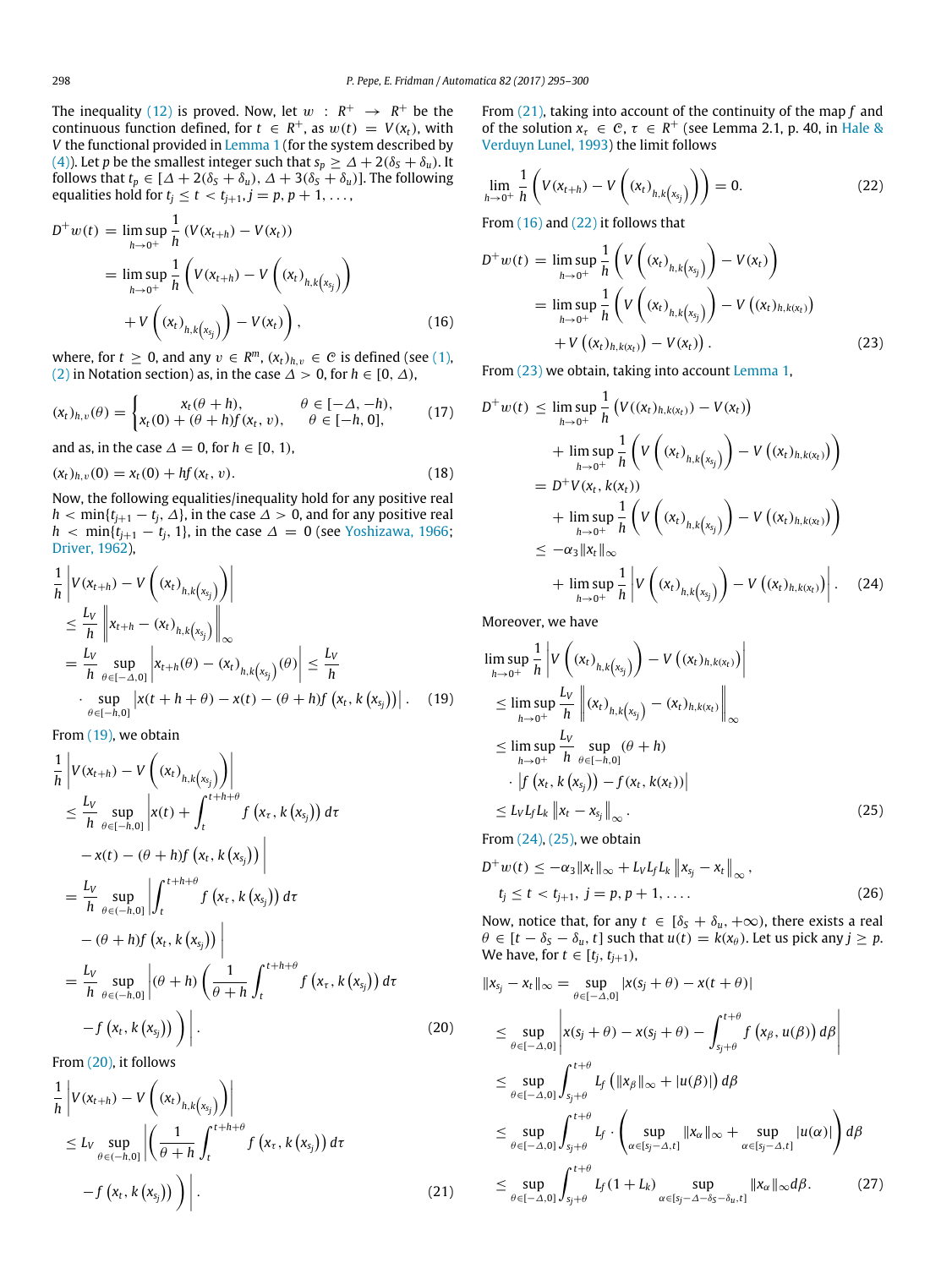Now, the following equalities/inequalities hold

$$
s_j - \Delta - \delta_S - \delta_u
$$
  
= - (s\_{j+1} - s\_j) + s\_{j+1} - \Delta - \delta\_S - \delta\_u  
\ge s\_{j+1} - \Delta - 2\delta\_S - \delta\_u  
= t\_{j+1} - \eta\_{j+1} - \Delta - 2\delta\_S - \delta\_u \ge t - \Delta - 2(\delta\_S + \delta\_u). (28)

From [\(27\),](#page-3-8) [\(28\),](#page-4-0) we obtain

$$
||x_{s_j} - x_t||_{\infty} \le \sup_{\theta \in [-\Delta, 0]} \int_{s_j + \theta}^{t + \theta} L_f(1 + L_k)
$$
  
\n
$$
\cdot \sup_{\alpha \in [t - \Delta - 2(\delta_S + \delta_u), t]} ||x_{\alpha}||_{\infty} d\beta
$$
  
\n
$$
\le L_f(1 + L_k)(t - s_j) \sup_{\alpha \in [t - \Delta - 2(\delta_S + \delta_u), t]} ||x_{\alpha}||_{\infty}
$$
  
\n
$$
\le L_f(1 + L_k)(\delta_S + \delta_u) \sup_{\alpha \in [t - \Delta - 2(\delta_S + \delta_u), t]} ||x_{\alpha}||_{\infty}
$$
  
\n
$$
\le \frac{(\delta_S + \delta_u)L_f(1 + L_k)}{\alpha_1} \sup_{\alpha \in [t - \Delta - 2(\delta_S - \delta_u), t]} w(\alpha). \quad (29)
$$

By [\(26\),](#page-3-9) [\(29\),](#page-4-1) the following inequality holds for all  $t \ge t_p$ :

$$
D^+w(t) \le -\frac{\alpha_3}{\alpha_2}w(t) + \frac{L_VL_f^2L_k(1+L_k)}{\alpha_1}(\delta_S + \delta_u)
$$
  
 
$$
\cdot \sup_{\theta \in [-\Delta - 2(\delta_S + \delta_u), 0],} w(t + \theta). \tag{30}
$$

By [\(30\),](#page-4-2) taking the bound on the maximum interval  $\delta_S + \delta_u$  into account, the result of the theorem follows from the application of [Lemma 3](#page-2-2) in the interval  $[t_p, +\infty)$ , and from [\(12\).](#page-2-1)

Next corollary readily follows from [Theorem 5,](#page-2-3) and therefore the proof is omitted.

<span id="page-4-3"></span>**Corollary 6.** *Let [Assumption](#page-1-0)* 2 *hold. Then, there exist positive reals M,*  $λ$ *,*  $δ$  *such that, if*  $δ<sub>S</sub> + δ<sub>u</sub> < δ$ *, the solution of the RFDE* [\(9\)](#page-2-0) *exists for all t*  $\geq$  0, and, furthermore, satisfies the inequality

$$
|x(t)| \le M(\|x_0\|_{\infty} + |\overline{u}|)e^{-\lambda t}, \quad t \ge 0.
$$
 (31)

#### **4. Illustrative example**

Let us consider the system described by the following scalar RFDE

$$
\dot{x}(t) = -x(t) + \tanh(x(t) + x(t - \Delta) + u(t)), x(\tau) = x_0(\tau), \quad \tau \in [-\Delta, 0],
$$
\n(32)

where  $x(t) \in R$ ,  $\Delta$  is a positive real,  $u(t) \in R$  is the control input,  $x_0 \in C$  is the initial state. In this case we have, for  $\phi \in C$ ,  $u \in R$ ,  $f(\phi, u) = -\phi(0) + \tanh(\phi(0) + \phi(-\Delta) + u)$  and  $L_f = 3$ . Let us choose as state feedback the map  $k: \mathcal{C} \to \mathbb{R}$  defined, for  $\phi \in \mathcal{C}$ , as  $k(\phi) = -\phi(0) - \phi(-\Delta)$  (i.e., on the solution,  $k(x_t) = -x_t(0)$  $x_t(-\Delta) = -x(t) - x(t - \Delta)$ . Then the closed-loop continuoustime system is described by the delay-free equation  $\dot{x}(t) = -x(t)$ , and is globally exponentially stable. Thus, by [Corollary 6,](#page-4-3) we can readily conclude that there exist suitable positive reals *M*, λ and δ such that, if  $\delta_S + \delta_u < \delta$ , the solution of the RFDE

$$
\dot{x}(t) = -x(t) + \tanh(x(t) + x(t - \Delta) + u(t)),
$$
\n
$$
x(\tau) = x_0(\tau), \quad \tau \in [-\Delta, 0], \quad x_0 \in \mathcal{C},
$$
\n
$$
u(t) = \begin{cases}\n\bar{u}, & t_0 > 0, \ t \in [0, t_0), \\
-x(s_j) - x(s_j - \Delta), & t \in [t_j, t_{j+1}), \\
s_j \in \pi_S, & t_j \in \pi_{ZOH}, \quad j = 0, 1, \dots,\n\end{cases}
$$
\n(33)

exists for all  $t \geq 0$ , and, furthermore, satisfies the inequality [\(31\).](#page-4-4) In this case, no knowledge of any LK functional is needed for establishing the existence-type result as stated in [Corollary 6.](#page-4-3) In order to

<span id="page-4-5"></span><span id="page-4-0"></span>

**Fig. 1.** State variable,  $\Delta = 0.1$ , sampling period and input-delay equal to 5 ms.

<span id="page-4-6"></span><span id="page-4-1"></span>

<span id="page-4-2"></span>**Fig. 2.** Input signal,  $\Delta = 0.1$ , sampling period and input-delay equal to 5 ms.

<span id="page-4-4"></span>provide an upper bound for  $\delta_S + \delta_u$ , according to [Theorem 5,](#page-2-3) let us choose  $V : \mathcal{C} \to \mathbb{R}^+$  defined, for  $\phi \in \mathcal{C}$ , as  $V(\phi) = |\phi(0)|$ . Then we have  $\alpha_1 = \alpha_2 = \alpha_3 = L_V = 1$ . Moreover,  $L_k = 2$ . We obtain  $\delta_{\text{max}} =$ 18.5 ms, according to [\(7\).](#page-2-4) For  $\Delta = 0.1$ ,  $\delta_S + \delta_u = 10$  ms, we obtain  $\lambda = 0.43$ , according to [\(8\).](#page-2-5) Simulations have been performed with  $\delta_S = \delta_u = 5$  ms. Uniform sampling is used, and the sampling period has been chosen equal to  $\delta_S$ . The input-delay, induced by transmission and/or computations, has been chosen constant and equal to  $\delta_u$ . The initial state is chosen constant in  $[-0.1, 0]$  and equal to 0.1. The initial input  $\overline{u}$  is chosen equal to 0. In [Fig. 1,](#page-4-5) the behavior of the state variable is reported. In [Fig. 2,](#page-4-6) the control signal is reported. The simulation fully validates the theoretical results. The performance of the controller is similar with  $\delta_S = \delta_u = 100$  ms. Oscillations are observed with  $\delta_S = \delta_u = 350$  ms. In-stability is observed with  $\delta_S = \delta_u = 450$  ms.

#### **5. Discussions and conclusions**

In this paper it is shown that the global exponential stability is preserved, under suitable fast sampling, for globally Lipschitz, fully nonlinear time-delay systems, which, in continuous-time, are globally exponentially stabilizable by globally Lipschitz state feedbacks. The result here stated is of the existence type, and concerns the proof of an expected result, though so far just conjectured. As far as the maximum allowed sampling period is concerned, we believe that the provided result is rather conservative. Anyway, the provision of a non conservative sampling frequency is beyond the aims of this paper. The reader can refer to the paper [\(Nesic](#page-5-21) [et al.,](#page-5-21) [2009\)](#page-5-21), for a deep analysis of the maximum allowed sampling period, in the delay-free case. Whether the globally Lipschitz hypothesis may be weakened, in order to obtain the same kind of results (i.e., the continuous-time 0-GAS property is preserved, without any further conditions, under suitable fast sampling), is an interesting open problem, which is left for future investigations. More general Lyapunov converse theorems (see [Teel](#page-5-42) [&](#page-5-42) [Praly,](#page-5-42) [2000,](#page-5-42) and the references therein) may be instrumental for this interesting research topic.